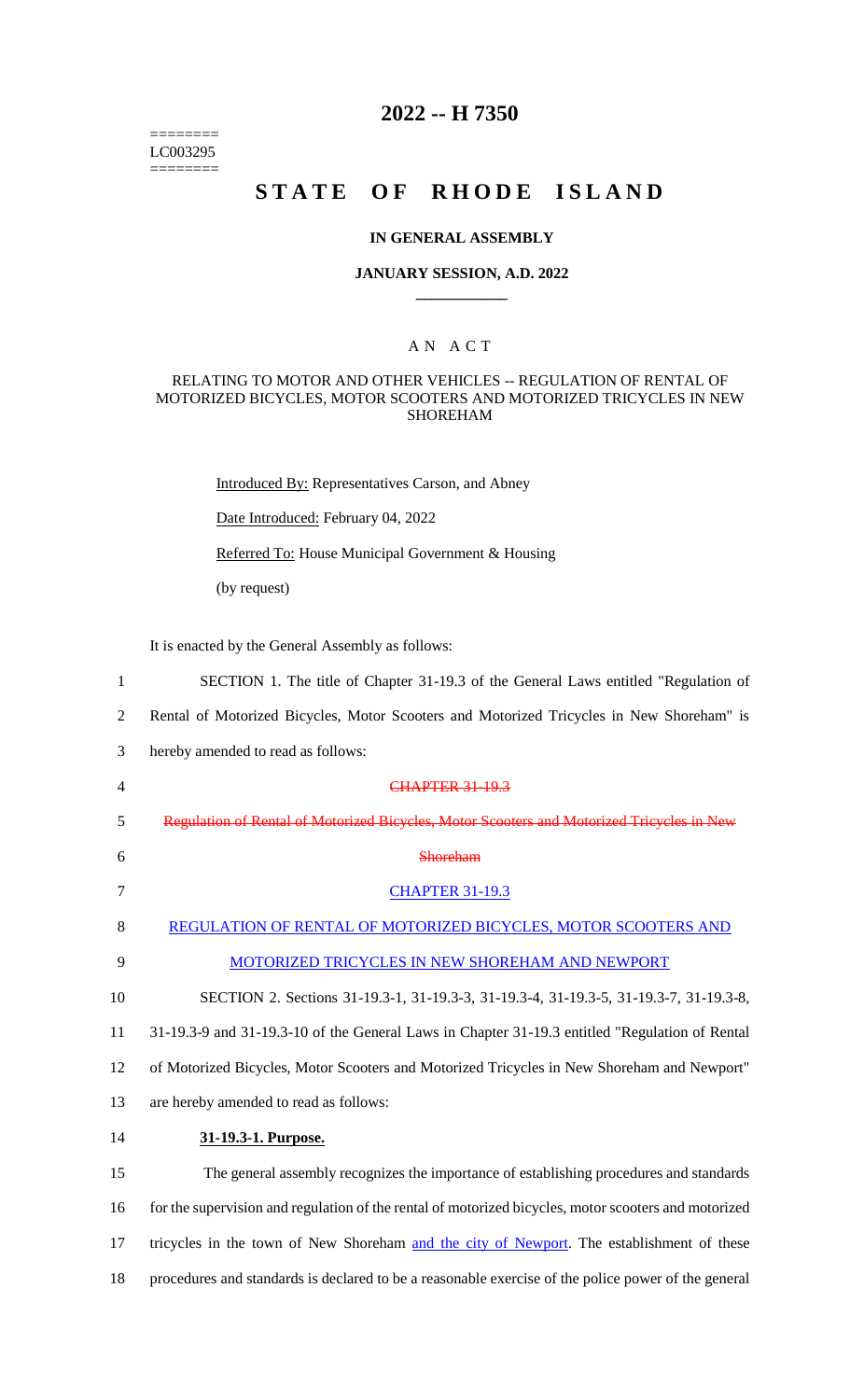assembly and necessary to afford protection against the increasing number and severity of accidents involving motorized bicycles, motor scooters and motorized tricycles, the noise, and the traffic 3 congestion that their presence creates within the town or city. The general assembly further declares that it is in the interest of the public health, safety, and welfare that the rental of motorized bicycles, 5 motor scooters and motorized tricycles in the town of New Shoreham and city of Newport be supervised, regulated, and controlled in accordance with the provisions of this chapter.

#### **31-19.3-3. License required.**

 No person, firm, or corporation shall offer for rent or lease or allow to be rented or leased 9 any motorized bicycle, motor scooter or motorized tricycle within the town of New Shoreham or 10 the city of Newport, unless and until the town council of the town of New Shoreham or the city 11 council of the city of Newport issues a license in accordance with the provisions of this chapter. However, any person, firm, or corporation holding a license to rent or lease motorized bicycles, motor scooters or motorized tricycles which has been issued by the department of revenue shall be permitted to continue to operate pursuant to the license; provided, that upon the expiration of the license, the person, firm, or corporation shall be required to comply with the provisions of this chapter in order to rent or lease motorized bicycles, motor scooters or motorized tricycles within 17 the town of New Shoreham or the city of Newport.

# **31-19.3-4. License application.**

 (a) Any person requesting a license under this chapter shall apply for it to the town council 20 of the town of New Shoreham or the city council of the city of Newport upon a form specifying 21 any information that the town <u>or city</u> council shall require. The town <u>or city</u> council may require, with the application or otherwise, information relating to the applicant's solvency, financial standing, insurance coverage, or any other matter which the town or city council may deem pertinent to safeguard the public interest, all of which shall be considered by the council in determining the fitness of the applicant to be licensed pursuant to this chapter.

 (b) The license shall be valid, unless sooner revoked or suspended, until the end of the calendar year of the year in which issued. This license shall be renewable on or after the first of each year.

29 (c) Any license issued by the town council of the town of New Shoreham or the city council of the city of Newport under provisions of this chapter may set forth:

(1) The type of vehicle which the licensee is authorized to rent or lease.

 (2) The location of the premises from which the license holder is authorized to rent or lease the vehicles.

(3) The total number of motorized bicycles and/or motorized tricycles which the license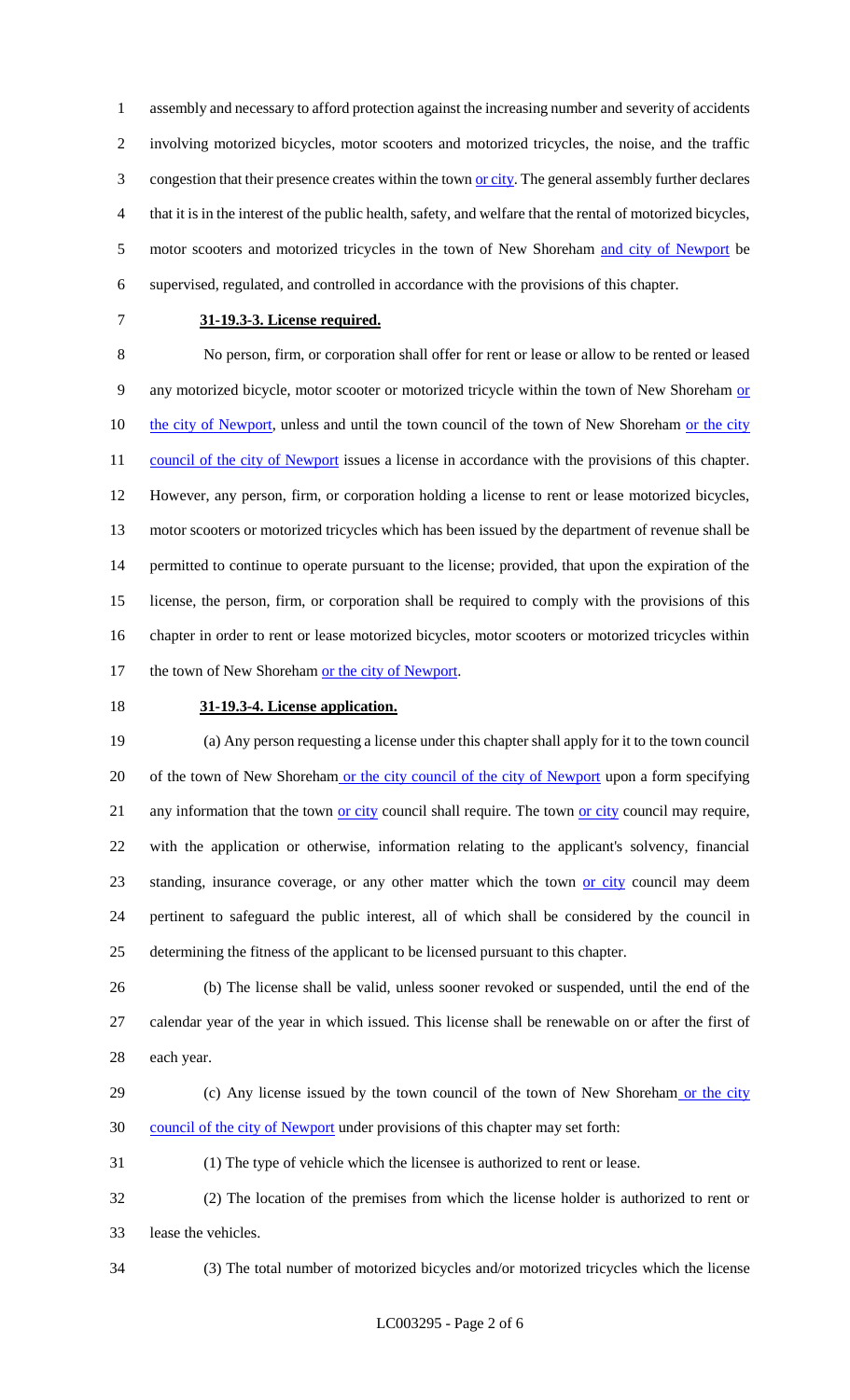holder is authorized to rent or lease.

(4) The name and address of the license holder.

**31-19.3-5. Ordinances.**

 (a) The town council of the town of New Shoreham or the city council of city of Newport may enact reasonable ordinances establishing procedures and standards for the licensing, supervision, regulation, and control of the rental of motorized bicycles, motor scooters and motorized tricycles.

(b) An ordinance enacted pursuant to this section may:

 (1) Establish a fee to be charged for the issuance or renewal of any license for the rental of motorized bicycles, motor scooters and/or motorized tricycles the holder of the license is authorized to rent or lease and shall not exceed the sum of forty dollars (\$40.00) per motorized bicycle, motor scooters or motorized tricycle.

- (2) Establish a maximum number of licenses which may be granted for the rental of motorized bicycles, motor scooters and/or motorized tricycles.
- (3) Establish hours during which motorized bicycles, motor scooters and/or motorized tricycles may be rented.
- (4) Establish a maximum number of motorized bicycles, motor scooters and/or motorized tricycles which a license holder may rent or lease under the license.
- (5) Provide that no motorized bicycle, motor scooters or motorized tricycle shall be rented 20 or leased in the town of New Shoreham or city of Newport unless the operator thereof has a valid license issued under the provisions of § 31-10-1, or a similar license issued by a state other than Rhode Island.
- (6) Require all motorized bicycles, motor scooters and/or motorized tricycles to pass inspection annually and be issued a certificate by a duly authorized state inspection facility indicating that the vehicle has passed inspection to be conducted at inspection agencies which shall be created and governed by rules and regulations promulgated by the department of revenue.
- 

#### **31-19.3-7. Denial of license hearing.**

28 The town council of the town of New Shoreham or the city council of the city of Newport may, without prior notice, deny any application for a license within thirty (30) days of the receipt of the application, by written notice to the applicants stating grounds for the denial. On request by 31 the applicant who has been denied a license, the town council of the town of New Shoreham or the 32 city council of the city of Newport shall set the time and place of a hearing upon the denial, and it shall hear the denial with reasonable promptness.

## **31-19.3-8. Hearing on suspension or revocation of license.**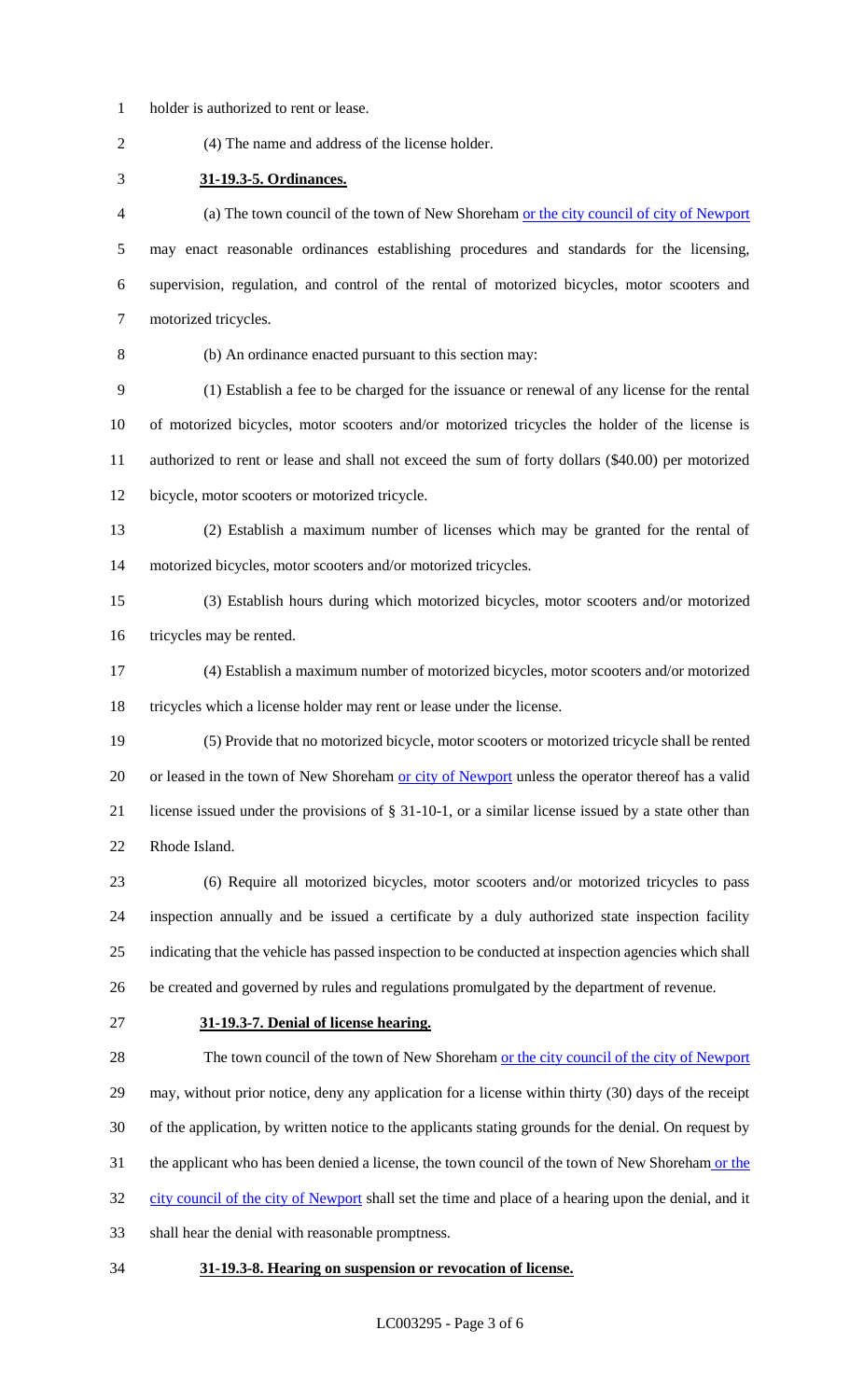1 No license shall be suspended or revoked except after a hearing. The town or city council 2 shall give the licensee at least five (5) days written notice of the time and place of the hearing 3 together with the statement of grounds for the proposed action.

## 4 **31-19.3-9. Records of council.**

5 The town or city council shall keep minutes of its proceedings showing the vote of each member upon any question or, if absent or failing to vote, indicating that fact, and shall keep records of its examinations and other official actions, all of which shall be filed immediately in the office of the town or city clerk and shall be a public record.

#### 9 **31-19.3-10. Appeals to superior court.**

10 (a) Any person, firm, or corporation aggrieved by a decision of the town or city council 11 pursuant to § 31-19.3-6 or 31-19.3-7 may appeal to the superior court for Washington County for 12 appeals pertaining to the town of New Shoreham and to the superior court for Newport County for 13 appeals pertaining to the city of Newport by filing a complaint setting forth the reasons of appeal 14 within twenty (20) days after the decision has been filed in the office of the town or city clerk. The 15 town <u>or city</u> council shall file the original documents acted upon by it and constituting the record 16 of the case appealed from, or certified copies of them, together with any other facts that may be 17 pertinent, with the clerk of the court within ten (10) days after being served with a copy of the 18 complaint. When the complaint is filed by someone other than the original applicant or appellant, 19 the original applicant or appellant and the members of the town council shall be made parties to the 20 proceedings. The appeal shall not stay proceedings upon the decision appealed from, but the court 21 may, in its discretion, grant a stay on appropriate terms and make any other orders that it deems 22 necessary for an equitable disposition of the appeal.

23 (b) If, before the date set for the hearing in the superior court, application is made to the 24 court for leave to present additional evidence before the town or city council and it is shown to the 25 satisfaction of the court that the additional evidence is material and that there were good reasons 26 for the failure to present it at the hearing before the town or city council, the court may order that 27 the additional evidence be taken before the town or city council upon conditions determined by the 28 court. The town or city council may modify its findings and decision by reason of the additional 29 evidence and shall file that evidence and any modifications, new findings, or decisions with the 30 superior court.

 (c) The review shall be conducted by the superior court without a jury. The court shall 32 consider the record of the hearing before the town or city council and if it shall appear to the court that additional evidence is necessary for the proper disposition of the matter, it may allow any party to the appeal to present the evidence in open court, which evidence along with the record shall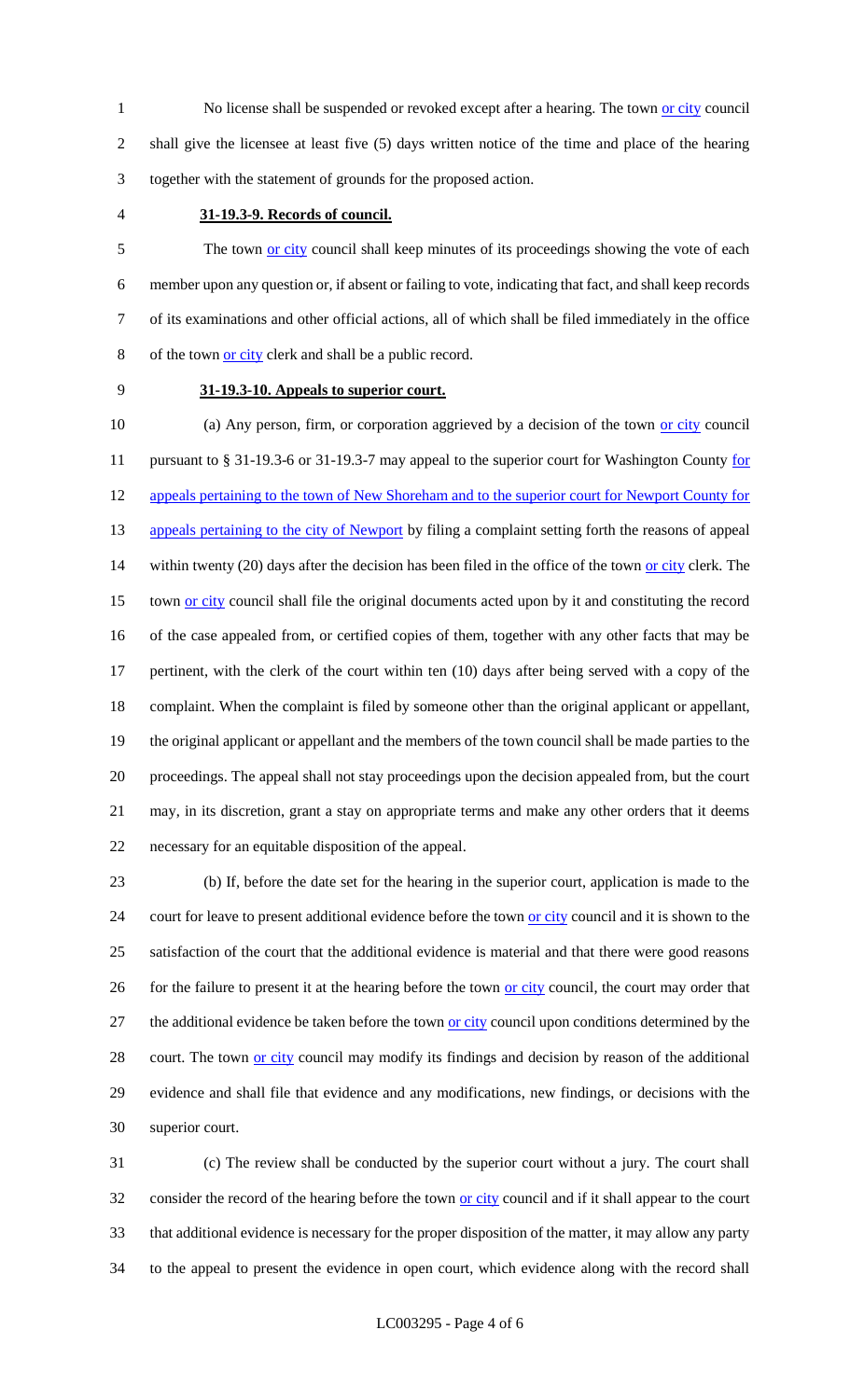- 1 constitute the record upon which the determination of the court shall be made.
- 2 (d) The court shall not substitute its judgment for that of the town <u>or city</u> council as to the 3 weight of the evidence on questions of fact. The court may affirm the decision of the town or city 4 council or remand the case for further proceedings, or may reverse or modify the decision if 5 substantial rights of the appellant have been prejudiced because of findings, inferences, conclusions 6 or decisions which are: 7 (1) In violation of constitutional, statutory, or ordinance provisions; 8 (2) In excess of the authority granted to the town or city council by statute or ordinance;
- 9 (3) Made upon unlawful procedure;
- 10 (4) Affected by other error of law;
- 11 (5) Clearly erroneous in view of the reliable, probative, and substantial evidence of the
- 12 whole record; or
- 13 (6) Arbitrary or capricious or characterized by abuse of discretion or clearly unwarranted
- 14 exercise of discretion.
- 15 SECTION 3. This act shall take effect upon passage.

======== LC003295 ========